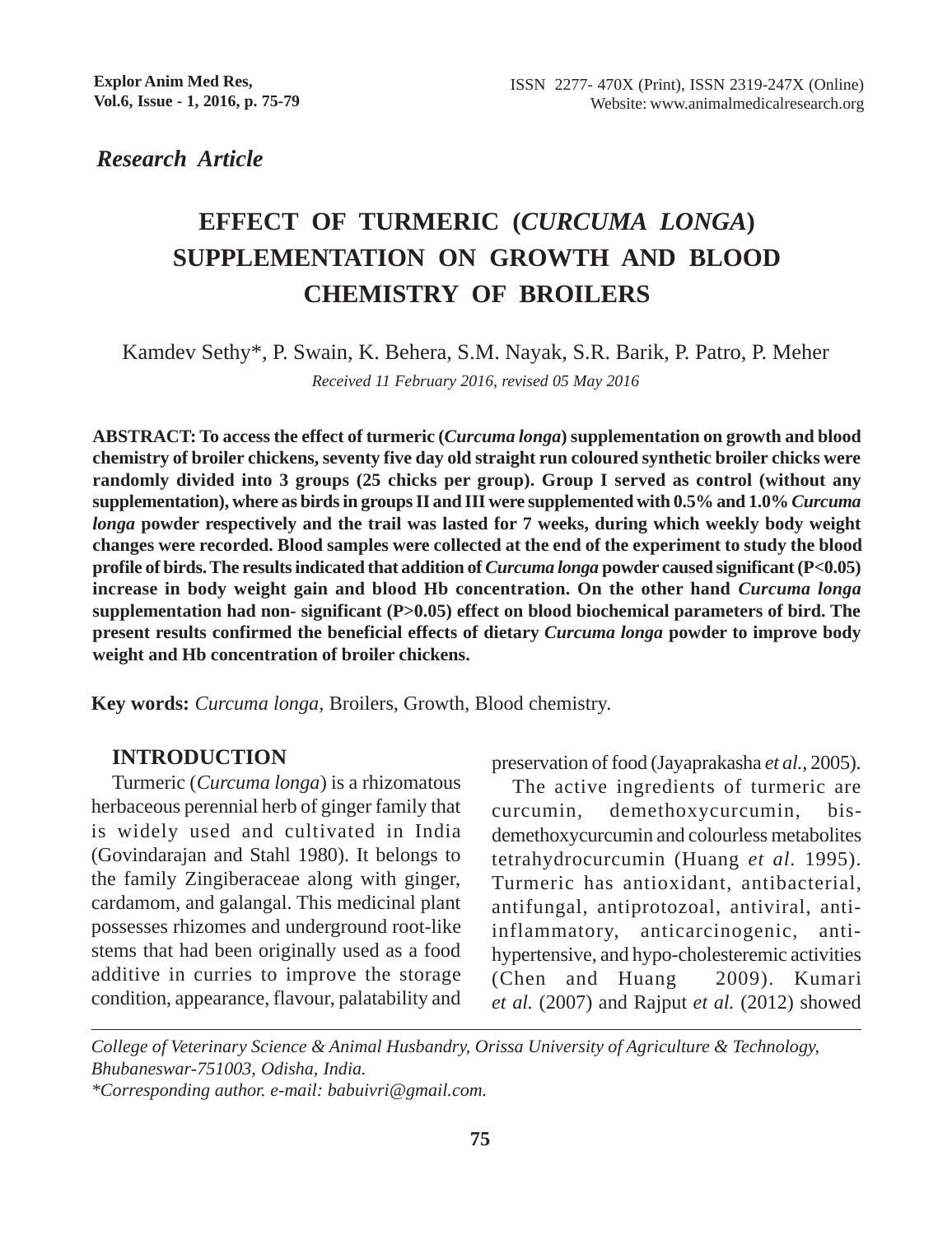that supplementation of turmeric increased the body weight gain of broiler chickens. Turmeric also has beneficial effects on blood parameters in broiler chickens (Swathi *et al.,* 2012). Therefore, an experiment was conducted on broiler chicken to find out the effect of different

**Table 1. Ingredient (%) and chemical composition (% DM basis) of broiler starter and finisher diets.**

| <b>Parameter</b>                  | <b>Starter</b> | <b>Finisher</b> |  |  |  |
|-----------------------------------|----------------|-----------------|--|--|--|
| <b>Ingredient</b>                 |                |                 |  |  |  |
| Maize                             | 52.0           | 59.00           |  |  |  |
| Soya bean meal                    | 41.0           | 33.00           |  |  |  |
| <b>DORB</b>                       | 4.0            | 5.00            |  |  |  |
| Mineral mixture                   | 2.70           | 2.70            |  |  |  |
| Common salt                       | 0.30           | 0.30            |  |  |  |
| Chemical<br>composition           |                |                 |  |  |  |
| Moisture                          | 9.74           | 10.10           |  |  |  |
| CP                                | 22.75          | 20.09           |  |  |  |
| Ether extract                     | 2.10           | 2.17            |  |  |  |
| Crude fibre                       | 4.20           | 3.93            |  |  |  |
| Total ash                         | 9.40           | 9.55            |  |  |  |
| Acid insoluble<br>ash             | 2.50           | 2.67            |  |  |  |
| Nitrogen free<br>extract          | 61.55          | 64.26           |  |  |  |
| Metabolisable<br>energy*(kcal/kg) | 2790           | 2895            |  |  |  |

All diets were supplemented with common salt @ 0.3%, Lysine 0.1%, DL-methionine 0.1%, toxin binder 0.2%, Trace min. 0.2%, Bioblend 0.01%, Ventriplus 0.25%, Veldot 0.5%, Biochol 0.5%; \*Calculated.

doses of turmeric supplementation on their growth and blood chemistry.

## **MATERIALS AND METHODS**

An experiment was conducted on 75 straight run day old coloured synthetic broiler chicks, randomly distributed in 3 groups containing 25 chicks each and fed as per specification of Bereau of Indian Standards (BIS, 1992). Birds were reared in deep litter system and given feed and water *ad libitum*. Broiler birds were given broiler starter feed from 0 to 3rd weeks and broiler finisher diet from 4<sup>th</sup> to 7<sup>th</sup> week. The ground turmeric powder was procured from local market of Bhubaneswar, Odisha, India. Treatments were: group I (control), group II supplemented with 0.5% turmeric powder, group III supplemented with 1 % turmeric powder through the concentrate mixture. Various rations were also analysed for proximate composition (AOAC, 2005). Body weights of birds were recorded at weekly intervals. At the end of the experiment blood was collected from three birds of each group. The serum was collected in vials and kept at - 40°C until further analysis. Haemoglobin (Hb) content and packed cell volume (PCV) were determined as per Schalm *et al.* (1975) and Jain (1986), respectively. The serum biochemical parameters like glucose, total protein, albumin, globulin, A: G ratio, cholesterol were estimated by using Crest Biosystems Kit (Goa, India). The data were analysed by Statistical Package for Social Science (SPSS) software version 16.

# **RESULTS AND DISCUSSION**

The composition and proximate analysis of different rations used in the present experiment has been shown in Table 1. The crude protein content (%) of the broiler starter and broiler finisher was 22.75 and 20.09 respectively. The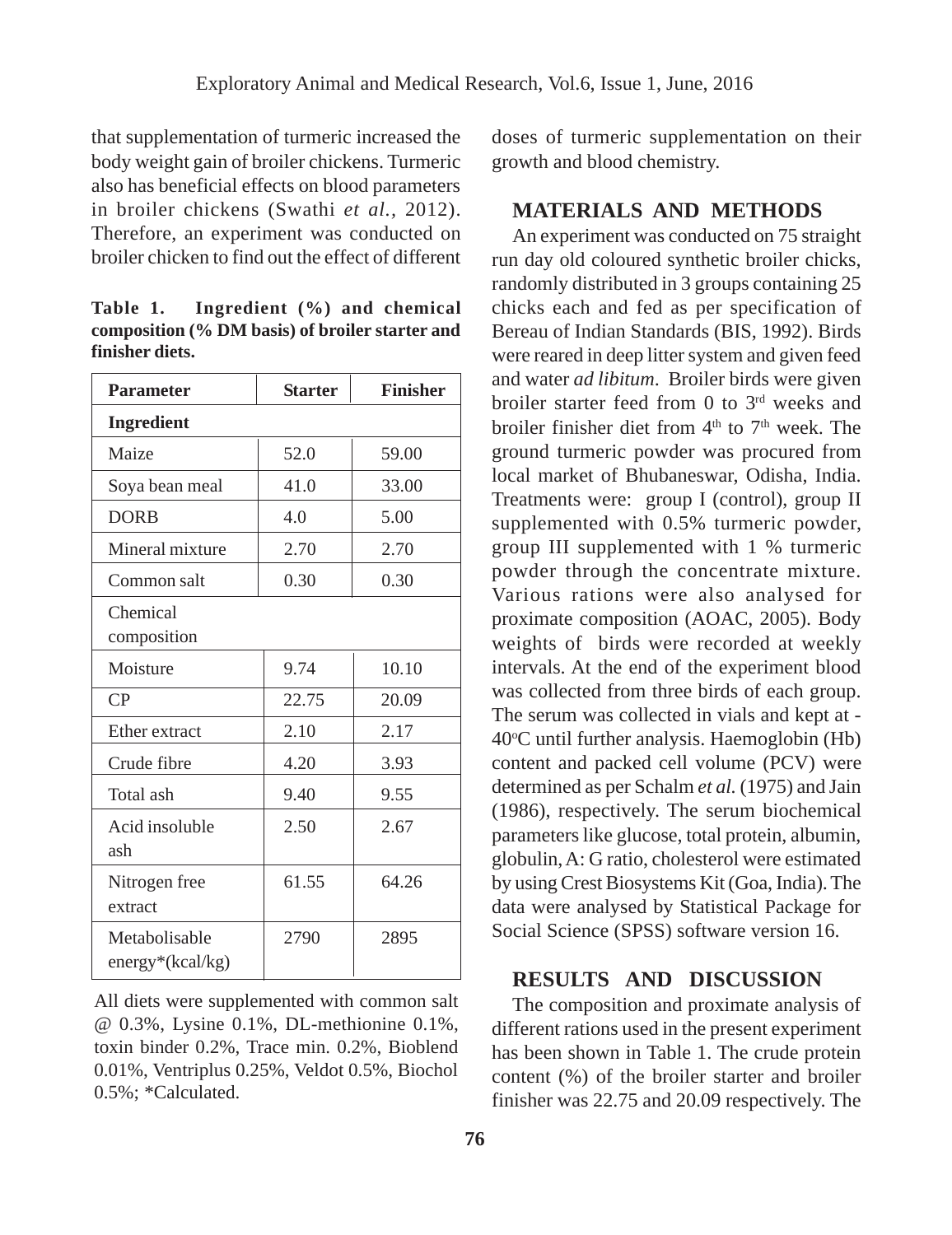Effect of Turmeric (Curcuma Longa*)* Supplementation on Growth and Blood...

| Week           | Group                   |                          |                            |         |
|----------------|-------------------------|--------------------------|----------------------------|---------|
|                |                         | П                        | III                        | P value |
|                | $36.42 \pm 2.67$        | $35.50 \pm 1.10$         | $39.18 \pm 1.93$           | 0.190   |
| 2              | $75.80 \pm 2.80$        | $78.42 \pm 1.89$         | $79.53 \pm 1.60$           | 0.179   |
| 3              | $190.40^{\circ}$ = 6.40 | $210.60^{\circ}$ +6.10   | $240.20^b \pm 5.31$        | 0.040   |
| $\overline{4}$ | $360.30^a \pm 12.60$    | $430.10^{b} \pm 13.70$   | $480.10^{\circ} \pm 11.41$ | 0.020   |
| 5              | $590.50^{\circ}$ ±21.80 | $670.30^b \pm 20.18$     | $710.00^{\circ}$ ±19.70    | 0.010   |
| 6              | $730.10^{\circ}$ ±30.18 | $890.80^{\circ}$ ±32.14  | $910.00^{\circ}$ ±30.60    | 0.000   |
|                | $1050.41^{a} + 41.47$   | $1250.50^{\circ}$ ±38.90 | $1310.80^{\circ}$ ±36.42   | 0.010   |

**Table 2. Cumulative body weight gain (g) of broilers under study.**

abc Values with different superscripts in a row differ significantly  $(P<0.05)$ .

| <b>Parameters</b>      | Group                      |                   |                        |         |
|------------------------|----------------------------|-------------------|------------------------|---------|
|                        |                            | Н                 | Ш                      | P value |
| Hb(g/dl)               | $8.55^{\text{a}} \pm 0.35$ | $10.90b + 0.42$   | $11.45^{\circ}$ ± 0.44 | 0.032   |
| $PCV$ $(\% )$          | $30.50+0.50$               | $31.00 \pm 1.00$  | $30.00 \pm 1.00$       | 0.188   |
| Glucose $(mg/dl)$      | $165.40\pm7.33$            | $174.25 + 8.60$   | $151.42 \pm 5.01$      | 0.417   |
| Cholesterol (mg/dl)    | $214.09 \pm 2.30$          | $216.08 \pm 0.73$ | $193.34 \pm 3.40$      | 0.071   |
| Total protein $(g/dl)$ | $2.90 \pm 0.02$            | $3.26 \pm 0.24$   | $3.07+0.12$            | 0.742   |
| Albumin $(g/dl)$       | $1.81 \pm 0.08$            | $2.05 \pm 0.01$   | $1.90 \pm 0.05$        | 0.255   |
| Globulin $(g/dl)$      | $1.09 \pm 0.06$            | $1.21 \pm 0.10$   | $1.17 \pm 0.18$        | 0.170   |
| $A/G$ ratio            | $1.66 \pm 0.07$            | $1.69 \pm 0.12$   | $1.62 \pm 0.05$        | 0.172   |

**Table 3. Haematological and serum biochemical profile of broiler birds under study.**

abc Values with different superscripts in a row differ significantly.

protein and energy requirement was as per the BIS (1992) requirement.

The body weight gain was higher  $(P<0.05)$ in groups fed diets containing turmeric compared to control group (Table 2). This could be attributed to the phytobiotic stimulant property of turmeric. Turmeric has the ability to stimulate digestive enzymes and depress pathogenic microbial flora in the small intestine which compete the host for nutrients (Dieumou

*et al.*, 2009). These results are in agreement with Herawati (2010) and Elmakki *et al.* (2013). However, Fakhim *et al.* (2013) and Akbarian *et al.* (2012) did not record any positive response following the inclusion of turmeric in broiler diets.

Results of haematological and blood biochemical parameters are presented in Table 3.The mean haemoglobin (Hb) values increased significantly  $(P<0.05)$  in turmeric fed groups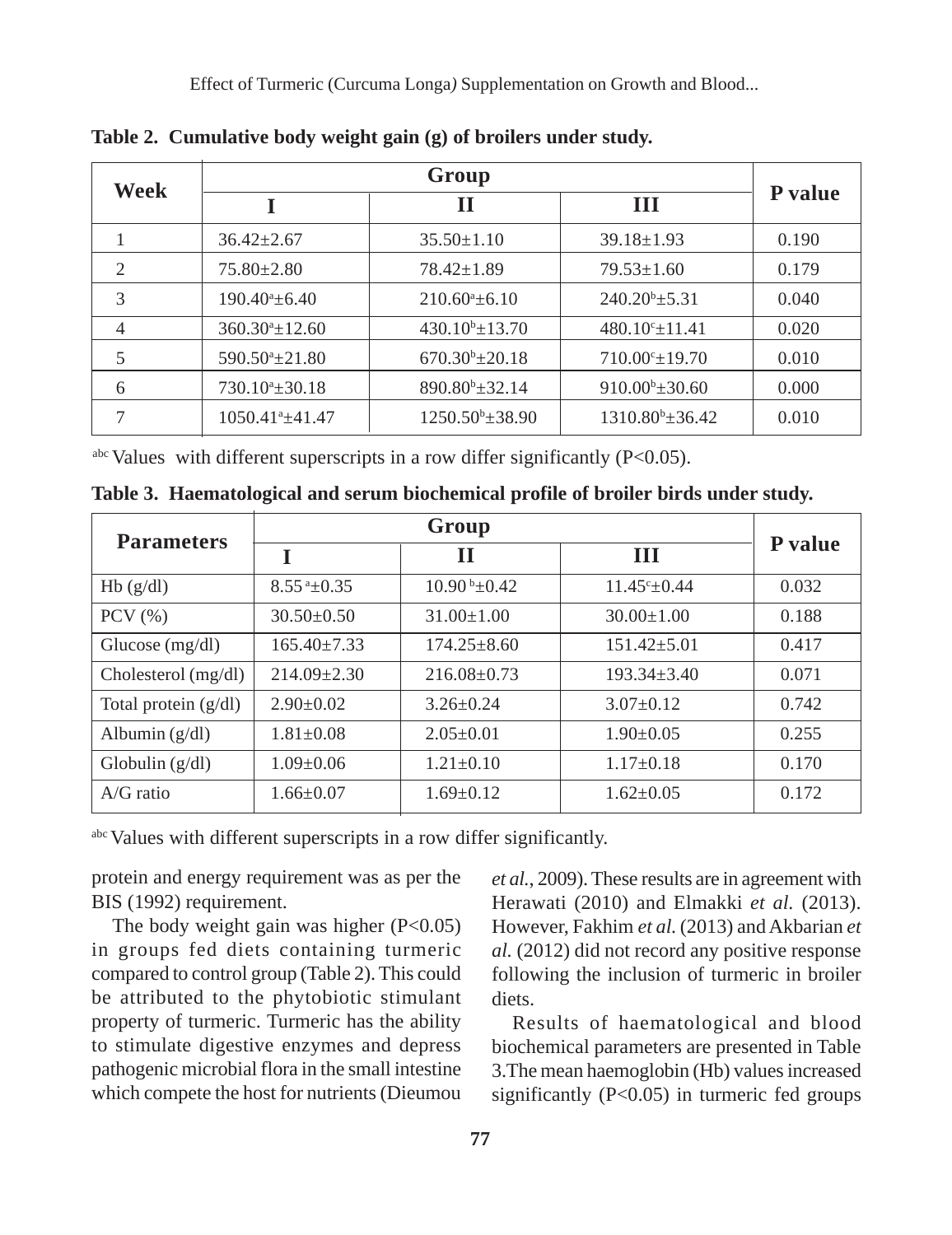compared to control group (Table 3) but PCV values were in normal range and were found to be comparable  $(P>0.05)$  in all the three groups. Similarly Swathi *et al*. (2012) and Kumari *et al.* (2007) observed increased Hb values in birds supplemented with turmeric followed by tulsi. This may be due to enhanced absorption of iron and protein in turmeric supplemented birds than control (Kumari *et al*., 2007). Spectrophotometric analysis of serum samples indicated that, during the whole experimental period all biochemical parameters related to glucose and protein metabolism (Total protein, albumin, globulin and their ratio) remain unchanged in birds fed turmeric compared with the control group (Table 3). The present findings also demonstrated that total cholesterol were not changed significantly (P>0.05) in all treated groups throughout the experimental period (Table 3). Similar to this Abou-Elkhair *et al.*(2014) observed that supplementation of 0.5% turmeric powder did not has any significant effect on total protein, albumin, glucose urea, total cholesterol concentration in broiler birds, but Emadi and Kermanshahi (2007) concluded that incorporation of turmeric powder into the male broiler diets for 42 days significantly increased total cholesterol in blood.

### **CONCLUSION**

Supplementation of 0.5% and 1.0% turmeric powder improved the body weight and Hb concentration without affecting blood biochemical parameters of broiler chickens.

#### **ACKNOWLEDGMENT**

The authors are thankful to the Vice Chancellor, Orissa University of Agriculture and Technology, Bhubaneswar, Odisha, India,

for providing the necessary facilities to carry out this work.

### **REFERENCES**

Abou-Elkhair R, Ahmed HA, Selim S (2014) Effects of black pepper (*Piper nigrum*), turmeric powder (*Curcuma longa*) and coriander seeds (*Coriandrum sativum*) and their combinations as feed additives on growth performance, carcass traits, some blood parameters and humoral immune response of broiler chickens. Asian Austral J Anim Sci 27: 847– 854.

Akbarian A, Golian A, Kermanshahi H, Gilani A, Moradi S (2012) Influence of turmeric rhizome and black pepper on blood constituents and performance of broiler chickens. Afr J Biotechnol 11(34): 8606- 8611.

AOAC (2005) Official Methods of Analysis. 18th edn., Association of Official Analytical Chemists, Washington, D.C. USA.

BIS (1992) Poultry Feeds Specification.  $4<sup>th</sup>$  rev. edn., Bureau of Indian Standards. New Delhi, India.

Chen HW, Huang HC (2009) Effect of curcumin on cell cycle progression and apoptosis in vascular smooth muscle cells. Br J Pharma 124: 1029–1040.

Dieumou FE, Teguia A, Kuiate JR, Tamokou NB, Dongmo MC (2009) Effects of ginger (*Zingiber officinale*) and garlic (*Allium sativum*) essential oils on growth performance and gut Microbial population of broiler chickens. Livest Res Rural Dev 21 (8): 210-217.

Elmakki AM, AbdelAtti AK, Dousa MB, Elagib AAH, Malik EEH, Elamin MK (2013) Effect of treated cowpea seeds on broiler chicken. Global J Anim Sci Res 1(1): 61-68.

Emadi M, Kermanshahi H (2007) Effect of turmeric rhizome powder on immunity responses of broiler chickens. J Anim Vet Adv 6: 833-836.

Fakhim R, Ebrahimnezhad Y, Seyedbadi HR, Vahdatpour T (2013) Effect of different